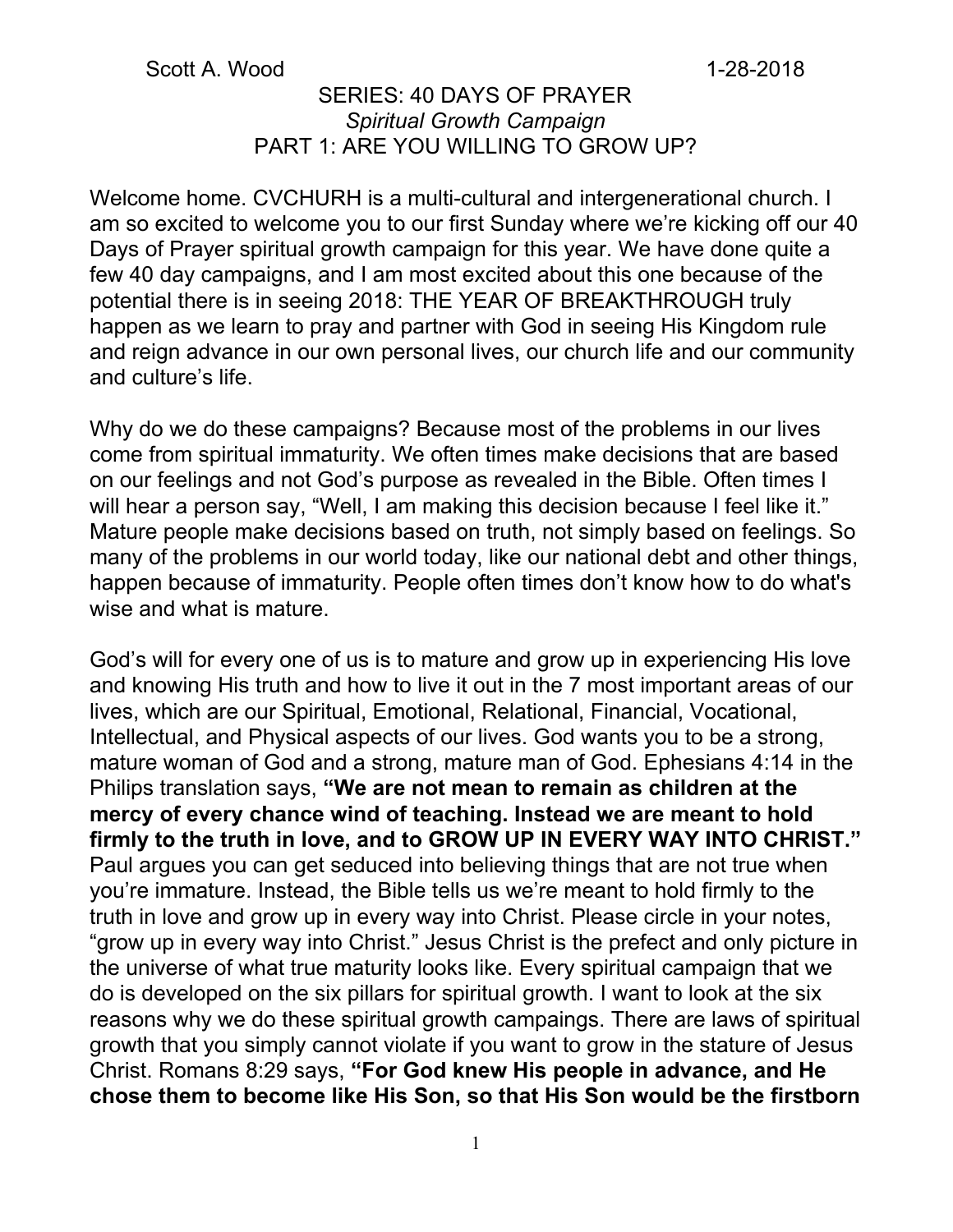**among many brothers and sisters."** God's ultimate goal is to make us, to make you, like Jesus Christ. There is a process that God uses to achieve His ultimate desire for you. God is the God of order, and He created the universe based on principles like those of physics. The physical laws, like gravity and the second law of thermodynamics, and other laws are what guide the universe so that it actually works like it does and sustains our lives. Just like these physical laws, there are spiritual laws that God has for you, and when you cooperate with them you will mature and you will learn how to live a life of breakthrough. **What is a breakthrough?** It is the act of overcoming or penetrating an obstacle or restriction in your life. Whether you know it or not, the enemy of your soul, satan, is constantly putting up obstacles, barriers and restrictions in order to block you from knowing who Jesus is and how much He loves you and to keep you in a state of immaturity. Let's spend the rest of our time together this morning (afternoon) looking at the six pillars of spiritual growth.

## **I. We grow when we feed on God's Word**

Loved ones, the leading way you to get to know who Jesus is and why He came to earth and why He loves you and why He died on the cross for you and what God's purposes has been all along about this planet and the future is by feeding, studying, digesting, meditating, and memorizing God's Word, the Bible. We are learning more and more just how important it is to eat and drink the proper foods and liquids if you want to have maximum health in all of the systems of your body. You simply cannot be spiritually strong, healthy and sound without developing a great passion for God's Word and taking the time to study and learn and put into practice God's Word for your life. In Matthew 4:4 the devil comes to tempt Jesus and to try to seduce Him by getting Jesus to disobey His Father and rebel by using His power to preserve Himself. Listen to what Jesus said to the devil. **"But Jesus told him, 'No! The Scriptures say, "People do not live by bread alone, but by every word that comes from the mouth of God."'"** Jesus was quoting Deuteronomy 8:3. **God's Word is more important than our food, drink or any material blessings.** In a matter of fact the point Moses was making in Deuteronomy 8 was that God provided for Israel like He did because they were honoring and obeying His Word. In Acts 20:28 & 32 Paul tells the spiritual leaders in the church at Ephesus the two most important things he could about their ability to lead the people they serve so they would all continue to grow and mature in their faith in Jesus Christ. **"So guard yourselves and God's people. Feed and shepherd God's flock—His church, purchased with His own blood over which the Holy Spirit has appointed you as elders. 32 And now I entrust you to God and the message (Word) of His grace that is able to build you up and give you an**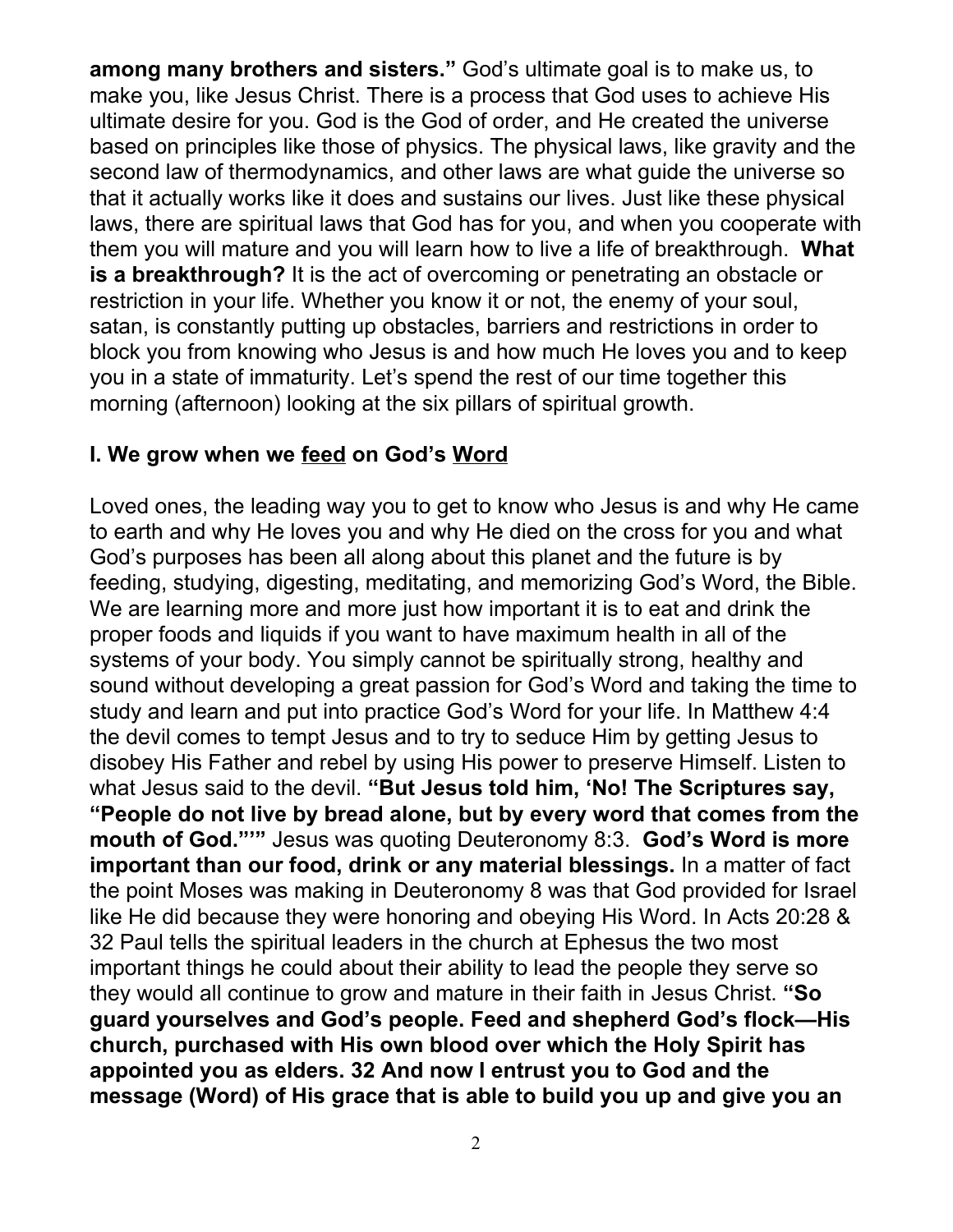**inheritance with all those He has set apart for Himself."** When you take the time to study, meditate, memorize, understand and act on God's Word, you are protecting and guarding yourself from the lies of the devil and those who speak lies concerning God and His Word. God's Word is able to build you up and strengthening you and give you the eternal inheritance that God has given to you in Jesus Christ. You will only grow strong in your faith to the degree that you're reading God's Word and understanding it and applying it to every area of your life. Psalm 119:9**, "How can a young person stay pure? By obeying Your Word."** Psalm 119:11, **"I have hidden Your Word in my heart, that I might not sin against You."** Psalm 119:29, **"Keep me from lying to myself; give me the privilege of knowing your instructions."**

## **Action Step: A daily time in God's Word for 40 days using the SOAP skill**

### **II. We grow when we learn in different ways**

We grow best when we learn in different ways. We're all unique. There is no other person just like you. You have a unique voice print, unique eye print, thumb print, fingerprint, hand print, and unique foot print. You have a unique heartbeat, and you have a unique learning style. If you're going to grow, you must learn other learning styles, and you have to know what your learning style is. In Luke 3:18 in the CEV translation says, **"In many different ways John preached the Good News to the people."** Some of us are auditory learners. This is why you like listening to speakers, listen to cd's and you love to talk on the phone. There are others of us that would rather read or watch to learn. You're what we call a visual learner. Show it to me. Don't tell me, but show me. I can watch a video or read a book and then accomplish the task. Some of us are oral learners. By that I mean we learn by talking. You learn by talking and listening to others. Oral learners love small groups. Why? Because you get to talk and learn. There are some of us our brains don't engage until they start talking. There are some of us who are kinesthetic learners. That means you learn best by getting your hands involved. We call it hands-on learning.

During our 40 day focus on prayer we will use this strategy. You will hear me teach seven teachings on prayer. In your small groups you will watch seven different videos together so you will see and hear and take notes. You will get to learn orally by engaging in a small group where you will get to talk and listen. You will read your Bible daily in devotions. You will get to do some projects with your small group. If all you do is come to church and listen to me for seven weeks, you will only get the auditory aspect of what God wants to teach you. The majority of the other learning styles happen in small group. This is why I am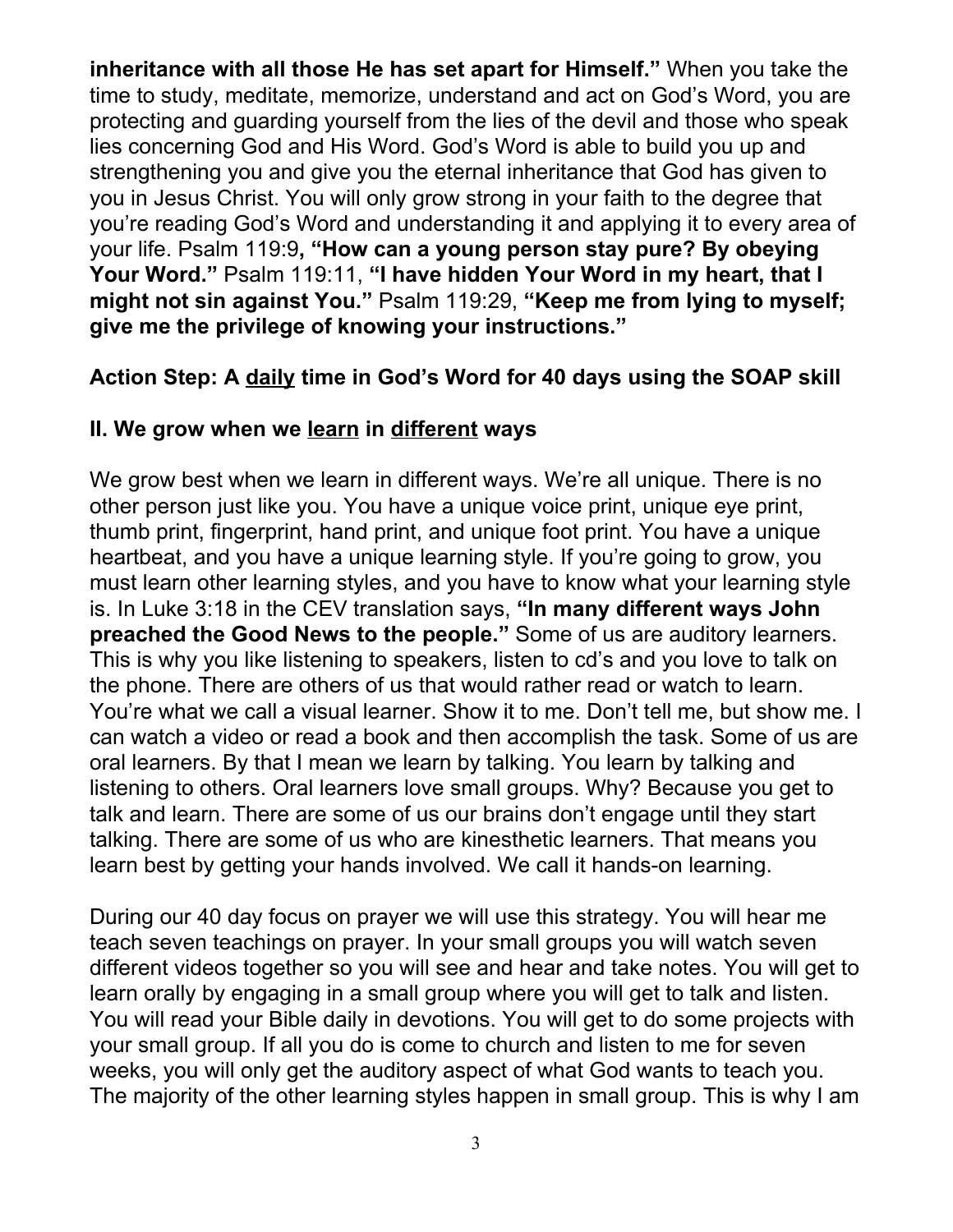so desirous of each one of you getting into a small group. In this campaign we will use all four learning styles of hearing it, reading it, studying it, memorizing it, mediating on it, and doing it in a small group. You will engage your eye gate, ear gate and mouth gage.

### **III. We grow when we develop spiritual habits**

One of the keys to spiritual growth as well as growth in the key seven areas of your life is understanding the power of your daily habits. You're either growing in your freedom, joy and peace, or you are stuck in feeling negative and not moving forward. One of the keys is what the daily habits you are involved in are. If you build good habits you will have good character and that will lead to a great destiny. Your habits determine what you are, and what you are determines where you go in life. Your character is the sum total of your habits. If a person says, "I have integrity, because I'm honest," but you're only honest 25% of the time, you don't have integrity. Integrity means you're habitually honest. You are habitually doing the right thing. If a man or a wife says to their spouse, "Honey I'll be faithful to you 28 days of the month," guess what—partial faithfulness is unfaithfulness. Partial obedience is disobedience. I can't say I'm a faithful husband if I'm faithful most of the time. No. it has to become a habit in your life. If you have gone through our LD 101 seminar, and you have taken out membership here at CVCHURCH, your next step is to attend our LD 201 seminar, which is entitled HOW TO GET TO KNOW JESUS BETTER. It is our base for spiritual maturity. In this seminar you will learn four of the most important habits to develop the kind of mature and intimate relationship with Jesus He desires with you and for you. The foundational principle to developing strong habits is you identify the habits you want and then you develop them by repetition and by practice. Jesus, after washing His disciples' feet—which was the job of the servants of each household, He asked His disciples if they understood what He was doing. Jesus says, "You call Me Lord and teacher and that is who I am. Since I am your Lord and teacher, and I have washed your feet, you ought to wash each others' feet. I have done this to give you an example to follow. Do as I have done to you." Then in John 13:17, He finishes this powerful lesson of loving each other by serving each other by saying to them, **"Now that you know these things, God will bless you for doing them."** That is how you build strong spiritual habits. Do them over and over and over, and you do them because you love Jesus and you want to become like Him. Luke 5:16 says, **"But Jesus often withdrew to the wilderness for prayer."** Hebrews 5:6 says, **"While Jesus was here on earth, He offered prayers and pleadings, with a loud cry and tears, to the One who could rescue Him from death. And God heard His prayers because of His deep**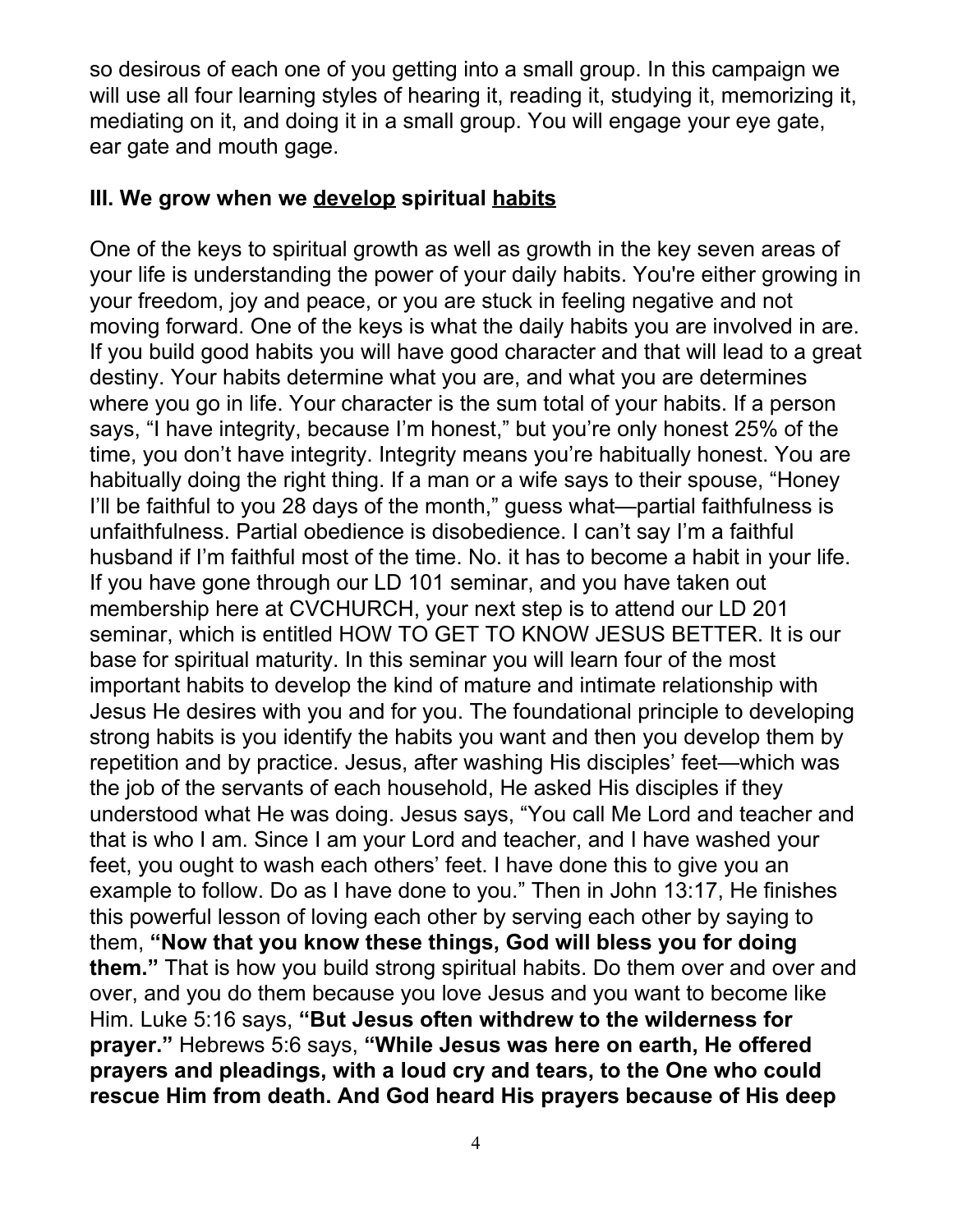**reverence for God."** We will work together on four habits over the next 40 days to get them embedded in our hearts and minds. I am memorizing Psalm 119, the longest chapter in the Bible. This week one of the verses put to memory is 119:34, **"Give me understanding and I will** *obey* **Your instructions. I will put them into** *practice* **with all of my heart."** Here are the four habits I want to lead you in for the next 40 days:

## **1) Group worship on Sundays**

Come all seven Sundays and come on time to worship together.

## **2) Small group fellowship**

Sign up today to get in a small group. You can also sign up today to host a small group.

# **3) Daily time alone with God (Bible and prayer)**

## **4) Memorizing God's Word**

Please hear me, loved ones. This is the foundation for learning how to live a life of Breakthrough. I am asking you to commit to these four basic habits with me from now till Easter. If you do, you will be successful this year in experiencing the breakthroughs you so desperately need and desire.

## **IV. We grow when we help each other grow**

We grow spiritually when we commit to love, serve and help each other. Friends, you cannot grow to spiritual maturity by yourself. It will never happen. You need me, and I need you, and we all need each other. God wired us so that we cannot grow to maturity by ourselves. Hear me, loved ones. Spiritual maturity is relational in nature. Romans 1:12 says, **"When we get together, I want o encourage you in your faith, but I also want to be encouraged by yours."** Spiritual growth and encouragement happen in relationship to others. You learn to become more sensitive to give preference to others when you spend time with them in your small group. The reason being in a small group is so important is that the #1 lesson God wants each one of us to learn is how to love. You can't learn to love others by staying in your cave. The very reason you don't want to be in a small group is the very reason you need to be in a small group. "Hey Scott, there might some people who disagree with me. There might be some people who are irritating and aggravating." Yes, there will be. If you find someone irritating, that is God say you must look at yourself to figure out the reason you're reacting like you do. Some of the most difficult people to deal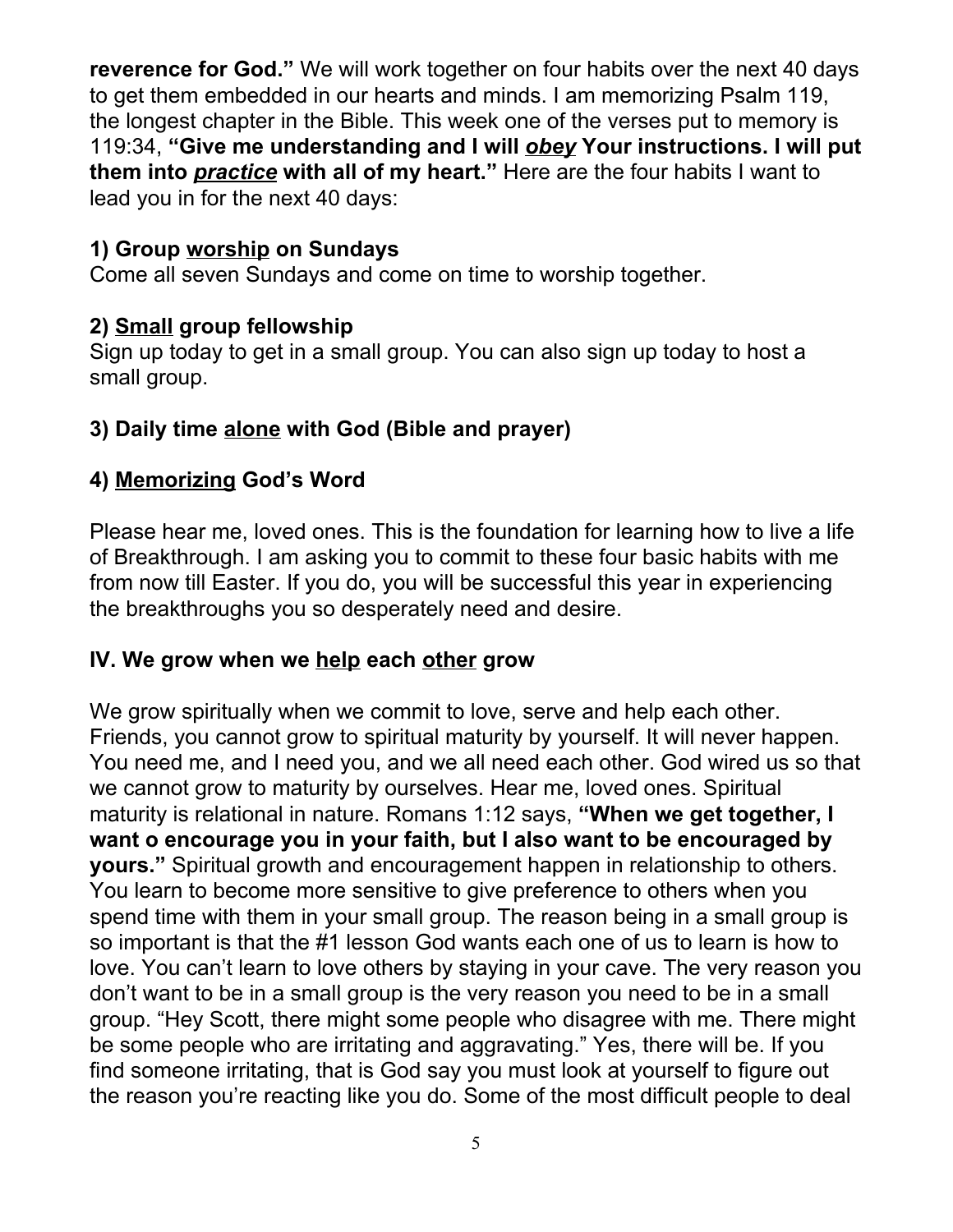with are those who have unresolved hurts, and they overreact. God will put these people in your life to teach you to love them and to respond to them in a way that they might just listen to you and make some significant changes that will benefit them, but it will benefit everyone else around them. Hebrews 10:24-25, **"Let us think of ways to motivate one another to acts of love and good works. 25 And let us not neglect our meeting together, as some people do, but encourage one another, especially now that the day of His return is drawing near."**

## **Action Step: Join a small group**

Here is my challenge to you, loved friends. I need 30 of you to be willing to host a small group. **HOST means to have a heart for people. Open your home. Serve a snack. Turn on the DVD.** Anyone can do this unless you're a sociopath, then I recommend you don't do it. I want every one of you who call CVCHURCH your home church, whether you're an attender or a member, please sign up today to get into a group. You will never mature spiritually without committing to be there for others, and the easiest way to do that is to get into a small group. Let's do this together, church. Roberta Rea is phenomenal. She is the one who is helping us get people into small groups, and she is showing those of you who will host a group how to do it.

### **V. We grow when we expect to grow**

This is called the faith factor, friends. In Matthew 9:29, two blind men relentlessly followed Jesus asking Him to heal them. "**Then He touched their eyes and said, 'Because of your faith, it will happen.'"** Here is a leading key in receiving and participating in all of the breakthroughs that God was to give to all of us—it is this: God will bless your life according to your faith and the actions that you take. Whatever you're willing to believe Him for and you take the corresponding actions, God will bless your faith. This is what happened for these two blind men. The text says they believed Jesus could heal them, and He did. According to your faith God will do what you ask Him to. With this being true I ask every one of you to go home this afternoon and write out your goals and your prayer requests stating what you're believing God to do in your life over the next 40 days. "Jesus, I must get stronger in this area. I must have a breakthrough in myself in these areas." When you study Scripture, God isn't moved by your moaning, blaming, murmuring and complaining, but He is moved by your faith and trust in Him. Capitalize on these 40 days in this new year of 2018: THE YEAR OF BREAKTHROUGH. Write out what you want God to accomplish in and through you. "God, I'm expecting you to do this. I'm expecting